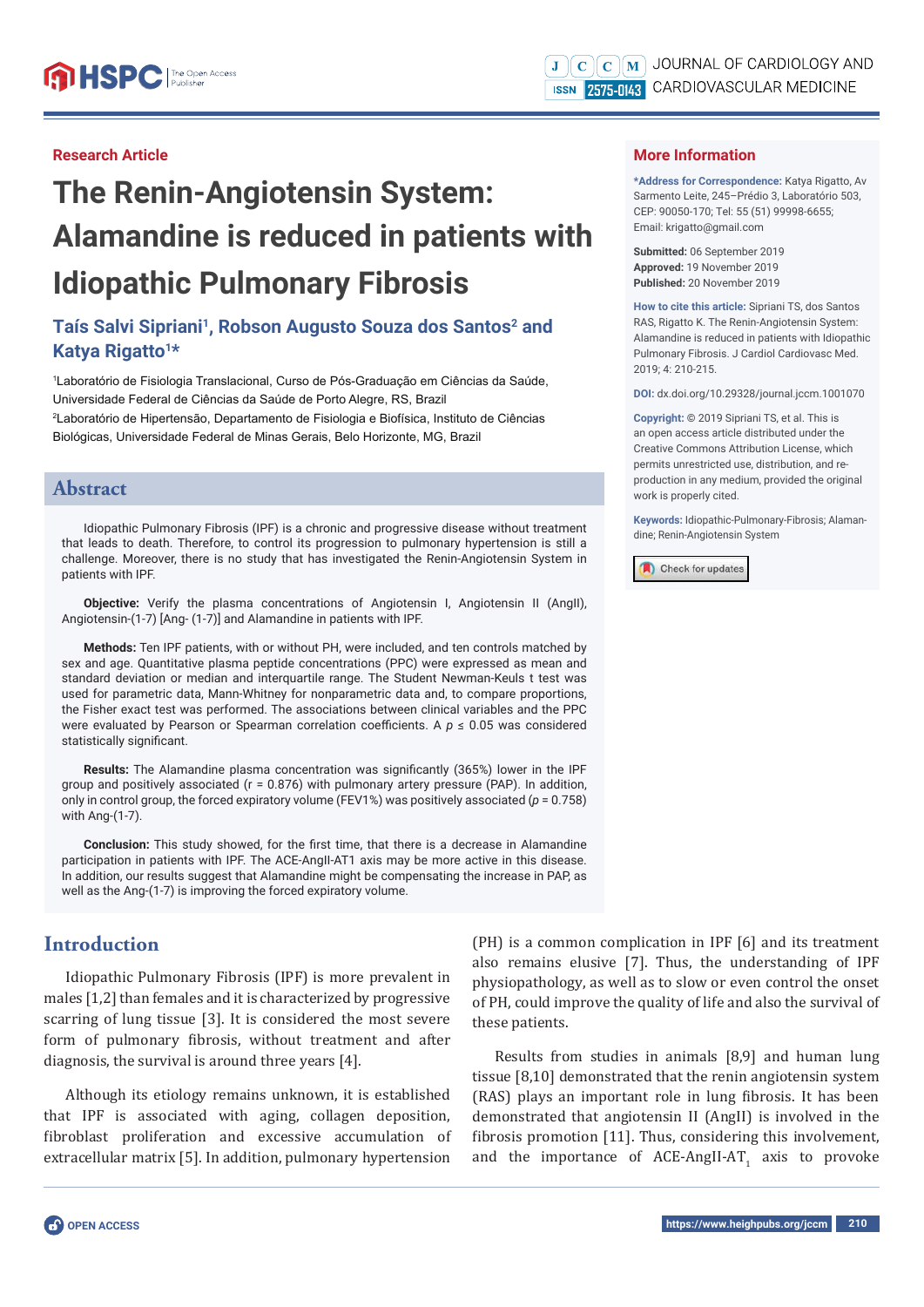

vasoconstriction, cell migration, proliferation [12,13] and fibrosis [11], and mainly considering that the lungs are an important site of AngII formation, our objective was to study the participation of this system in IPF.

Angiotensin I (AngI), converted into AngII by angiotensin converting enzyme (ACE), can also be cleaved by angiotensin converting enzyme II (ACE2) to form Ang(1-7) [14]. In addition, the imbalance between ACE-AngII-AT $_{\rm_1}$  and ACE2-Ang-(1-7)-Mas plays an important role in the pathogenesis of many diseases [15,16] including fibrotic disorders [8,17,18]. Collectively, these findings demonstrate the importance to keep the balance in favor to the ACE2-Ang-(1-7)-Mas axis.

In fact, studies [17,18] have shown that ACE2Ang-(1-7)- Mas axis may have a role in pulmonary fibrosis [8] found in mice that ACE2 inhibition induced an increase in tissue expression of AngII and provoked pulmonary fibrosis [8], indicating that ACE2-Ang-(1-7)-Mas axis might, at least, reduce the fibrosis progression. Therefore, it is reasonable to believe that the imbalance between the ACE-AngII-AT $_1/$  $ACE2$ -Ang- $(1-7)$ -Mas axes may significantly participate in the physiopathology of IPF.

To make the challenge even more interesting, the recent discovery of a new component of this system, Alamandine [19], has further enriched the role of RAS in this disease. It is known that Alamandine, formed either from the decarboxylation of Ang- (1-7) or from Angiotensin A by ACE2 [20] and acting through the MrgD receptor, has antifibrotic and antihypertensive effects, reduces collagen I, III and fibronectin accumulation in mice with cardiac fibrosis [19].

On the other hand, despite of all those evidences, there are no studies focused on the role of RAS in the physiopathology of IPF. Numerous studies have shown that in the disease ACE-AngII-AT<sub>1</sub> axis is overactive, but there is no study in the literature focused in the balance between axes. Moreover, to the moment, all treatments are focused only on blocking the ACE-AngII-AT<sub>1</sub> axis and did not taking into account the importance of the counter-regulatory axis. Possibly the ratio between ACE2-Ang-(1-7)Mas axis and/or ACE2-Alamandine-MrgD versus  $ACE$ -AngII-AT<sub>1</sub> is unbalanced and this could facilitate the disease progression. Although having opposite effects, the importance of the balance between these axes has been underestimated, emphasizing the importance of more studies in this direction. It is possible that, more important than exclusively block the ACE-AngII-AT $_{\rm 1}$  axis, to stimulate the ACE2-Ang-(1-7)-Mas and/or ACE2-Alamandine-MrgD axes, could improve the efficiency of the diseases treatment.

Thus, our goal is to provide more information about RAS participation in IPF and to draw the attention to the importance of this balance. In the future, we intend to have contributed to improve the quality of life and survival of IPF patients.

# **Methods**

The study was performed according to the standard established by the Declaration of Helsinki. The Ethics Committee of the *Irmandade Santa Casa de Misericórdia de Porto Alegre* (ISCMPA), *Rio Grande do Sul*, Brazil, approved the project (number 1293420) and all subjects agreed to participate and signed a consent form.

#### **Participants**

This study used a cross-sectional convenience patient sample recruited from the ISCMPA.

The study enrolled patients with IPF (*n* = 10), diagnosed by lung biopsy. All patients were evaluated for weight, height, body mass index (BMI), blood pressure, medications and previous illness. Seven patients performed spirometry test and all patients were submitted to the six-minute walk test, according to the guidelines of the American Thoracic Society [21]. In addition, the pulmonary artery pressure was measured only in five patients because two had no indication. The control group  $(n = 10)$  consisted of healthy age and gender matched. The health status was determined through anamnesis and all individuals self-declared without disease.

Smokers, alcohol users or with neurological and/or musculoskeletal disorders were excluded. Moreover subjects/ patients with heart or kidney failure taking antibiotics, ACE inhibitors, beta-blockers or any drug that would interfere with the renin angiotensin system were excluded of the study. The other medications used by the patients had no evidences that could influence the parameters analyzed in this study.

#### **Study protocol**

The study was conducted in patients with IPF from ISCMPA. Circulating concentration of RAS peptides were measured in both groups.

The evaluation of circulating RAS: after a fasting period of 12 hours and a 5 minutes resting in the laboratory, blood was collected (5 ml) by a trained professional through peripheral venipuncture.

#### **Blood collection and plasma extraction**

The five milliliters of blood were stored in a BD Vacuette® EDTA tube containing a protease inhibitor cocktail (CompleteTM, Mini-Protease Inhibitor Cocktail Tablets, Roche®-Germany) prepared according to the manufacturer's instructions.

The blood was centrifuged for 10 minutes, 3,500 rpm at 4°C. The plasma was separated and frozen at -80°C to measure AngI, AngII, Ang-(1-7) and Alamandine.

#### **Peptides measurements**

A reversed-phase high performance liquid chromatography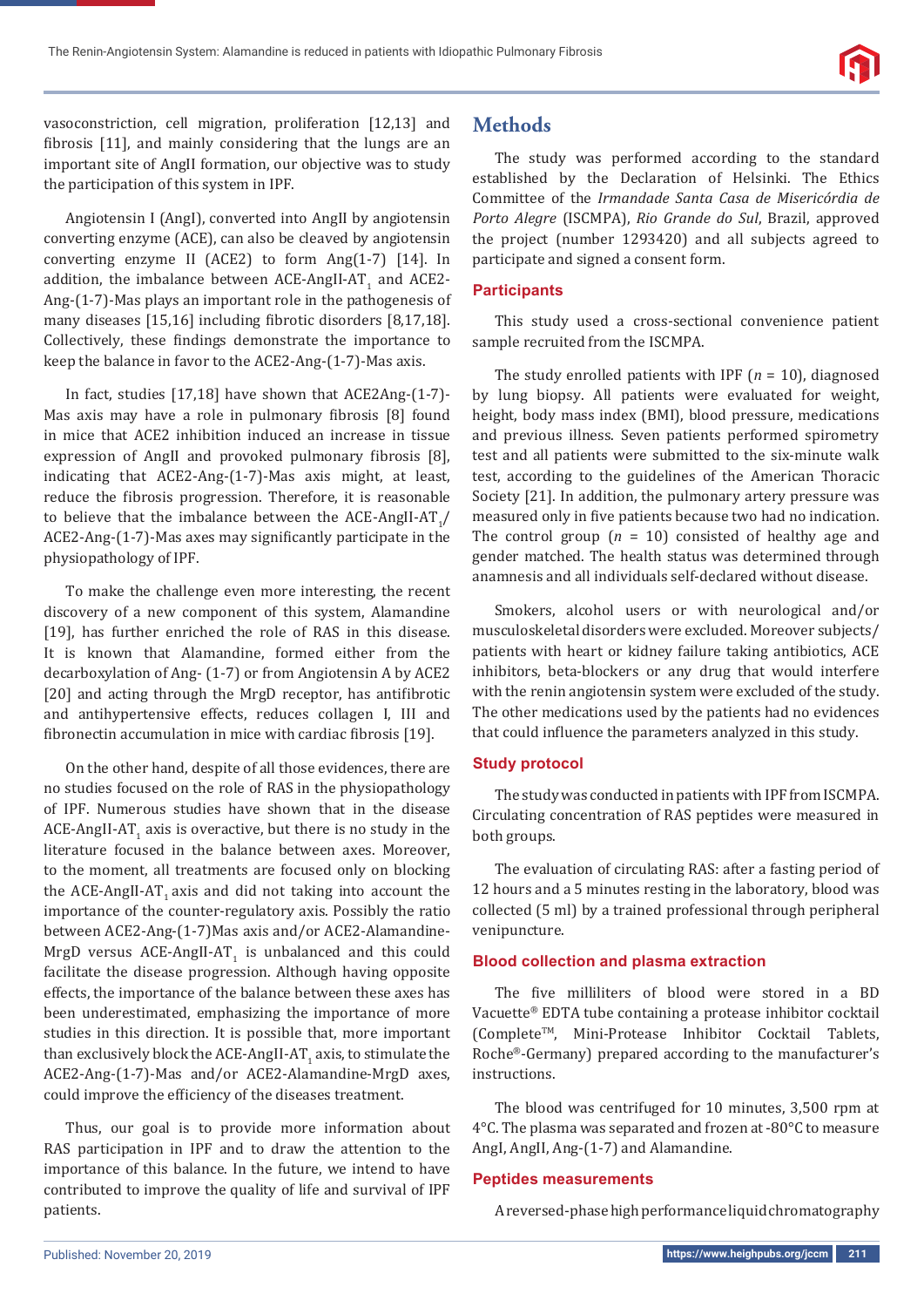

coupled to electrospray ionization tandem mass spectrometry (LC-ESI-MS-MS) was developed for Angiotensin I, Angiotensin II, Angiotensin-(1-7) and Alamandine determination in human plasma. The procedure for extraction involved a solidphase analytical method. Ten μl of the extraction solution was injected in the system. The chromatography separation was performed with an ACQUITY UPLC BEH C18 Column, 1.7 μm, 2.1 mm X 100 mm Waters (Milford, MA, Ireland).

Detection was in MRM mode, using an electrospray positive ionization. The ion transition monitored was  $(m/z; (433.2>647.4) \rightarrow (349.7>371.2), (300.7>371.2)$ and (286>327.2) for Angiotensin I, Angiotensin II, Angiotensin-(1-7) and Alamandine, respectively.

The calibration curve was prepared using a stock solution mixture with all the synthetic standards (Bachem Inc., Torrance, CA). The applied calibration curve model y=ax+b proved to be accurate over the concentration range 0,05 – 1 ng/mL, with a correlation coefficient of 0.99. The inter- and intra-assay variability was ≤15 %. The sensitivity of the assay was in the lower picogram range (2-10 pg/sample).

#### **Statistics**

The qualitative variables were described by absolute and relative frequencies. Student's t test was used to compare means between groups. The data were submitted to a normality test and, when the asymmetry was verified, the statistical Mann-Whitney test was performed.

The Fisher exact test was used to compare proportions and Pearson or Spearman correlation coefficients were used to detect associations.

Quantitative variables were expressed as mean and standard deviation or median and interquartile range. When  $p \leq 0.05$  the data were considered statistically different.

All analyzes were performed using SPSS version 21.

## **Results**

The weight and body mass index (BMI) were significantly different between groups (Table 1). On the other hand, regarding to age, sex, height, as well as the hemodynamic data such as systolic blood pressure (SBP) and diastolic blood pressure (DBP) there were no difference between groups.

There was a significant difference between groups regarding the spirometry variables and the distance covered in the six minutes' walk test (6MWT-Table 2).

The plasma concentration of AngI, AngII and Ang-(1-7) was not different between groups but the IPF group showed a significant reduction in the Alamandine plasma concentration of (Table 3). The power of Alamandine result was 100% (StataCorp. 2017. Stata Statistical Software: Release 15. College Station, TX: StataCorp LLC), and the effect size was 4.30 at 95% of confidence coefficient.

There was also a positive correlation between of this concentration with pulmonary artery pressure (PAP). The control group demonstrated a positive correlation between forced expiratory volume in one second  $(FEV_1)$  with Ang- $(1$ -7) (Table 4).

| Table 1: Sample characterization. |                    |                       |       |  |  |
|-----------------------------------|--------------------|-----------------------|-------|--|--|
| <b>Variables</b>                  | Control $(n = 10)$ | <b>IPF</b> $(n = 10)$ | р     |  |  |
| Age (years)                       | $58 \pm 13$        | $58 \pm 13$           | 0.973 |  |  |
| Male                              | 6                  | 6                     | 1.000 |  |  |
| White ethnicity                   | 10                 | 8                     | 0.474 |  |  |
| Weight (kg)                       | $80 \pm 13$        | $67 \pm 9.4$          | 0.023 |  |  |
| Height (m)                        | $1.68 \pm 0.10$    | $1.63 \pm 0.08$       | 0.299 |  |  |
| BMI $(kq/m2)$                     | $28 \pm 4$         | $25 \pm 1.9$          | 0.041 |  |  |

Values expressed as mean ± standard deviation; IPF: Idiopathic Pulmonary Fibrosis; BMI: Body Mass Index.

| <b>Table 2: Clinical characterization</b> |                    |                 |       |  |  |  |  |
|-------------------------------------------|--------------------|-----------------|-------|--|--|--|--|
| <b>Variables</b>                          | <b>Control</b>     | <b>IPF</b>      | p     |  |  |  |  |
| FVC (ml) <sup>a</sup>                     | $3.6 \pm 0.64$     | $1.9 \pm 0.69$  | 0.000 |  |  |  |  |
| FVC (%) <sup>a</sup>                      | $89 \pm 8.5$       | $56 \pm 22$     | 0.000 |  |  |  |  |
| FEV, (ml) <sup>a</sup>                    | $3 + 0.51$         | $3.05 \pm 3.45$ | 0.000 |  |  |  |  |
| FEV, (%) <sup>a</sup>                     | $91.3 \pm 8$       | $58 \pm 19$     | 0.000 |  |  |  |  |
| FEV <sub>1</sub> /FVC                     | $0.82 \pm 0.06$    | $88.5 \pm 4.0$  | 0.524 |  |  |  |  |
| PAP (mmHg)                                |                    | $50 \pm 13$     |       |  |  |  |  |
| Diagnostic time (years)                   |                    | $2.15 \pm 1.45$ |       |  |  |  |  |
| Oxygen Use                                |                    | 6               |       |  |  |  |  |
| Distance in 6MWT (m)                      | $558.87 \pm 61.38$ | $421 \pm 171$   | 0.03  |  |  |  |  |
| Distance in 6MWT (%)                      | $95.81 \pm 6.84$   | $74 \pm 31$     | 0.02  |  |  |  |  |

<sup>a</sup>Pulmonary function tests pre-bronchodilator; FVC: Forced Vital Capacity; FEV<sub>1</sub>: Forced Expiratory Volume in one second; FEV<sub>1</sub>/FVC ratio: Tiffeneau-Pinelli index (IPF and Control, *n* = 7); PAP: Pulmonary Artery Pressure (IPF, *n* = 5); 6MWT(m;%): Distance covered in the walk test of six minutes in meters and percentage (IPF, *n* = 10 and control,  $n = 8$ ). Values expressed as mean  $\pm$  standard deviation.

| Table 3: Renin-Angiotensin-System peptides plasma concentration (pg/mL).   |                     |                       |        |  |  |
|----------------------------------------------------------------------------|---------------------|-----------------------|--------|--|--|
| <b>Variables</b>                                                           | Control $(n = 10)$  | <b>IPF</b> $(n = 10)$ | p      |  |  |
| Angiotensin I                                                              | $22(16.6 - 33.4)$   | $37(22.9 - 81.9)$     | 0.089  |  |  |
| Angiotensin II                                                             | $7.78(4.95 - 15.6)$ | $9.84(4.56 - 20.4)$   | 0.780  |  |  |
| Angiotensin-(1-7)                                                          | $31(20.5 - 36.3)$   | $28(25.8 - 34.6)$     | 0.684  |  |  |
| Alamandine                                                                 | $2.7 \pm 0.47$      | $0.74 \pm 0.44$       | 0.0001 |  |  |
| Alamandine plasma concentration is expressed as mean ± standard deviation. |                     |                       |        |  |  |

The other values are presented as median.

| Table 4: Associations between clinical variables and Renin-Angiotensin-System peptides. |                            |                             |                            |                             |  |  |
|-----------------------------------------------------------------------------------------|----------------------------|-----------------------------|----------------------------|-----------------------------|--|--|
| <b>Variables</b>                                                                        | Angl                       | Angll                       | Ang- $(1-7)$               | <b>Alamandine</b>           |  |  |
| <b>Patients</b>                                                                         |                            |                             |                            |                             |  |  |
| FVC (mL)                                                                                | $r = -0.084$               | $r = 0.050$                 | $r = 0.105$                | $r = -0.115$                |  |  |
| $FVC$ $(*)$                                                                             | $r_{\rm s}$ = -0.042       | $r = -0.134$                | $r_{\rm s}$ = -0.393       | $r = 0.106$                 |  |  |
| FEV, (mL)                                                                               | $r = -0.064$               | $r = 0.015$                 | $r = 0.087$                | $r = -0.027$                |  |  |
| $FEV, (*)$                                                                              | $r_{\rm s}$ = -0.059       | $r_{\rm s} = -0.176$        | $r_{\rm s}$ = -0.427       | $r = 0.115$                 |  |  |
| FEV <sub>1</sub> /FVC                                                                   | $r = -0.032$               | $r = 0.224$                 | $r = -0.021$               | $r = 0.325$                 |  |  |
| PAP (mmHg)                                                                              | $r_{\rm s} = 0.400$        | $r_{\rm s} = 0.000$         | $r_{\rm s}$ = -0.200       | $r = 0.876*$                |  |  |
| Diagnostic time (years)                                                                 | $r_s = 0.217$              | $r_{s} = 0.093$             | $r_{s} = 0.093$            | $r_{\rm s} = 0.106$         |  |  |
| Distance in 6MWT (%) controls                                                           | $r_{s}$ = -0.333           | $r_s$ = -0.236              | $r_s = -0.018$             | $r = -0.249$                |  |  |
| FVC (mL)<br><b>FVC (%)</b>                                                              | $r = 0.434$<br>$r = 0.280$ | $r = -0.027$<br>$r = 0.236$ | $r = 0.084$<br>$r = 0.462$ | $r = -0.227$<br>$r = 0.259$ |  |  |
| FEV, (mL)                                                                               | $r = 0.537$                | $r = -0.138$                | $r = 0.312$                | $r = -0.056$                |  |  |
| FEV, (%)                                                                                | $r = 0.343$                | $r = -0.118$                | $r = 0.759**$              | $r = 0.523$                 |  |  |
| FEV, /FVC                                                                               | $r = 0.168$                | $r = -0.316$                | $r = 0.508$                | $r = 0.398$                 |  |  |
| Distance in 6MWT (m)                                                                    | $r = -0.107$               | $r = -0.179$                | $r = -0.227$               | $r = -0.133$                |  |  |
| Distance in 6MWT (%)                                                                    | $r = -0.561$               | $r = -0.287$                | $r = -0.471$               | $r = 0.05$                  |  |  |

FVC: Forced Vital Capacity; FEV<sub>1</sub>: Forced Expiratory Volume in one second; FEV<sub>1</sub>/FVC ratio: Tiffeneau-Pinelli index (n = 7); PAP: Pulmonary Artery Pressure (*n* = 5); 6MWT(m;%): Distance covered in the walk test of six minutes in meters and percentage (IPF, *n* = 10 and control, *n* = 8). Amounts in Pearson correlation coefficients (*r*) and Spearman (rs). \*p: 0.124; \*\*p: 0.02.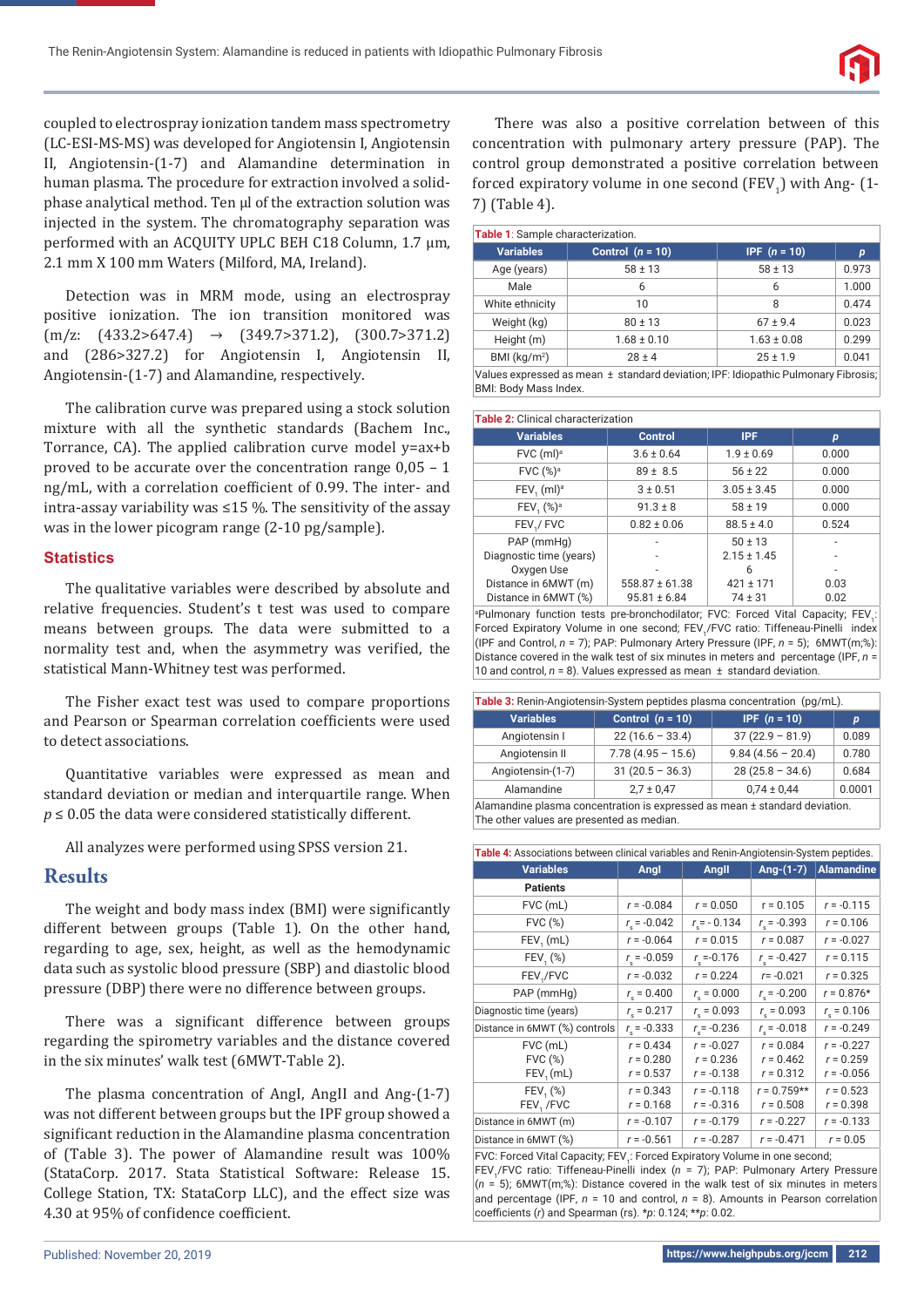

# **Discussion**

The most important observation of this study was that patients with IPF showed a significant decrease in Alamandine plasmatic concentrations, while AngI, AngII and Ang-(1-7) were similar to controls. In addition, there was also a positive association of Alamandine concentration with the pulmonary artery pressure and, in control group, between forced expiratory volume ( $FEV<sub>1</sub>$ %) and Ang-(1-7) plasma concentration.

Our results showed that body weight and BMI of IPFpatients were significantly lower than controls. These results are probably due to the higher metabolic expenditure frequently seen in the IPF-patients. In fact, these results agree with those found by Alakhras, et al. [22], who demonstrated that the majority of IPF patients present a BMI and weight within or above the normal range [22]. In fact, it would be expected that patients with pulmonary diseases had a decrease in body weight due to hypoxemia found when there is a respiratory injury. According to Bunn & Poyton [23], the hypoxemia modifies the muscles by generating a sharp decline in protein synthesis to adapt the oxygen supply to the respiratory demand in these patients [23]. Weight loss is also a serious problem in patients with cystic fibrosis [24,25].

These clinical signs probably exasperate the loss of muscle mass through oxidative stress and inflammatory responses [26].

As expected, there was also a significant difference between the groups regarding to the spirometry variables and to the results found in the six-minute walk test. These findings demonstrate the clinical difference between groups, one with serious health problem compared to a healthy one.

On the other hand, although in vivo studies have shown that AngII plays an important role in lung fibrogenesis [11] and that there is an increase in this peptide in pathological situations associated to fibrosis [27-29], our results showed that Angl, AngII and Ang(1-7) plasma concentration were not different between groups. This apparently unexpected finding remains to be explained, particularly regarding to AngII plasma concentration that it is similar in PIF- patients and controls. A possible explanation could be related to the fact that was have measured in the plasma and in the majority of the data from the literature the AngII measurements are from tissues and also from different species. It is also possible that, in human being, the balance between the two axes is more important than their absolute values. In addition, the literature has shown that the uses of ACE inhibitors attenuate experimental pulmonary fibrosis [9,30-32]. It is important to consider that the ACE inhibition could be changing this balance. This was the reason why the subjects who were taking ACE inhibitor or beta-blockers were excluded from our study.

Moreover, Jiang, et al. [33] demonstrated in a mouse model

of Alzheimer's disease that there was a significant decrease in plasma concentrations of Ang-(1-7), indicating that the decrease in this peptide is associated to a degenerative pathology. We did not find a significant difference in Ang-(1-7) plasma concentration between groups, but we did find in Alamandine plasma concentration. It is known that Alamandine can be formed from Ang-(1-7) decarboxylation [34]. In our study, the IPF-patients had 356% less Alamandine than controls, which could be an indication that also Ang- (1-7) was decreased or, that there was a preference to keep the plasma concentration of Ang-(1-7). Another possible explanation could be the fact that the balance among peptides plasma and/or tissue concentrations is more important than the absolute values of each alone. The predominance of one, and its respective actions, could be important to counteract the detrimental effects of a disease.

Although Lautner, et al. [19], showed an increase in plasma concentration of Alamandine in nephropathic patients, it is important to consider the known anti-fibrotic effect of this peptide [19]. It would be reasonable that patients with IPF showed a reduction in Alamandine plasma concentration. Nephropathic patients present hemodynamic changes that could justify the need for vasodilation to offset the reduction in renal filtration. Accordingly, the increased Alamandine could be promoting vasodilation to compensate the volume overload, counteracting that effect.

In contrast, our results did show in patients a positive association between Alamandine plasma concentration and PAP. This result indicates that Alamandine could be attempting to minimize the effects on pulmonary artery pressure. In fact, our study was the first to demonstrate in patients with IPF that Alamandine plasma concentrations is decreased, and positively associated to PAP. In addition, there was a positive associated between  $FEV_1(\%)$  and Ang-(1-7) in the control group. This could be due to a favorable effect of Ang-(1-7) over thoracic chamber expansion/retraction in healthy subjects.

We do believe that our findings can contribute to better understand the pathology of IPF. Both Ang-(1-7) and Alamandine may represent a new counter-regulatory axis to the deleterious effects of AngII [35]. Our primary goal was to study the balance between the final peptides of the two RAS axes. It was a particular goal to, for the first time, demonstrate that there is a significant difference in Alamandine plasma concentrationan between healthy and IPF patients. On the other hand, it would be very interesting also to show the RAS involvement with the lung tissue injury, and the participation of Angiontensin A and Aldosterone plasmatic concentration in IPF. The Angiotensin A is an important peptide for the Alamandine formation and aldosterone is also involved in the fibrosis process. Future investigation in experimental models and humans might clarify the participation of both axes of RAS in IPF. Thus, the scientific community will be closer to develop an effective treatment to this disease.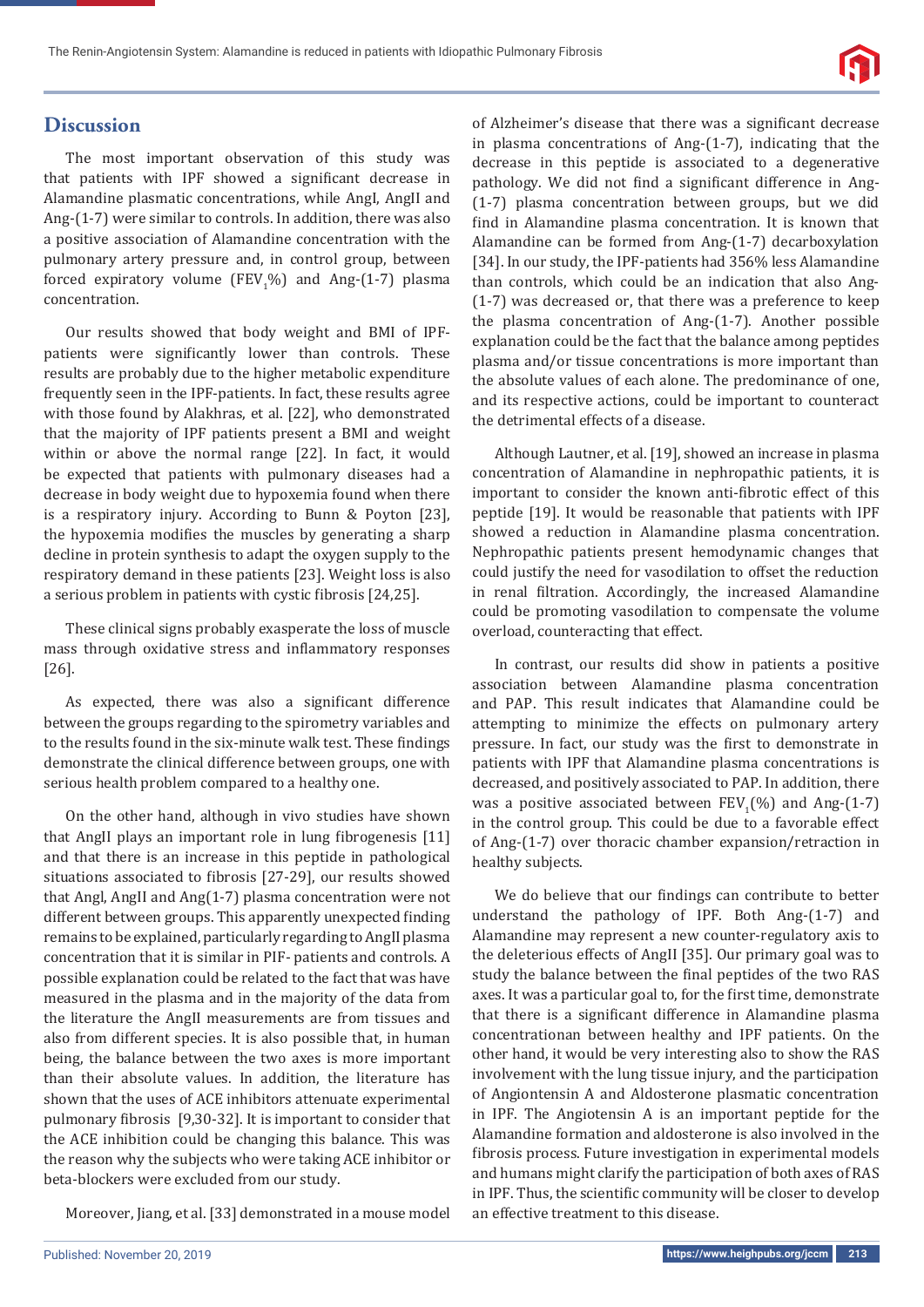

This study suggest, for the first time, that there is a decrease in Alamandine participation in patients with IPF, indicating that ACE-AngII-AT1 axis may be proportionally more active in this disease.

The authors declare that there are no conflicts of interest in the conception of this study.

# **Author Contributions**

The experiments were carried out in the Laboratório de Fisiologia Translacional da Universidade Federal de Ciências da Saúde de Porto Alegre, Brazil and in the Laboratório de Hipertensão da Universidade Federal de Minas Gerais, Belo Horizonte, Brazil.

We declare that all authors have approved the final version of the manuscript and agree to be accountable for all aspects of the manuscript.

#### **Financing**

This work was supported by Conselho Nacional de Desenvolvimento Científico e Tecnológico (CNPq).

## **Acknowledgment**

We thank the entire pulmonary rehabilitation team at ISCMPA and the hypertension laboratory for the support and assistance in completing this study.

## **References**

- 1. Navaratnam V, Fleming KM, West J, Smith CJ, Jenkins RG, et al. The rising incidence of idiopathic pulmonary fibrosis in the U.K. Thorax. 2011; 66: 462-467. **PubMed:** https://www.ncbi.nlm.nih.gov/pubmed/21525528
- 2. Raghu G, Weycker D, Edelsberg J, Bradford WZ, Oster G. Incidence and prevalence of idiopathic pulmonary fibrosis. Am J Respir Crit Care Med. 2006; 174: 810-816.

**PubMed:** https://www.ncbi.nlm.nih.gov/pubmed/16809633

- 3. Selman M, King TE, Pardo A; American Thoracic Society; European Respiratory Society, et al. Idiopathic pulmonary fibrosis: prevailing and evolving hypotheses about its pathogenesis and implications for therapy. Ann Intern Med. 2001; 134: 136-151. **PubMed:** https://www.ncbi.nlm.nih.gov/pubmed/11177318
- 4. Yan Z, Kui Z, Ping Z. Reviews and prospectives of signaling pathway analysis in idiopathic pulmonary fibrosis. Autoimmun Rev. 2014; 13: 1020-1025.
	- **PubMed:** https://www.ncbi.nlm.nih.gov/pubmed/25182202
- 5. Raghu G, Collard HR, Egan JJ, Martinez FJ, Behr J, et al. An official ATS/ERS/JRS/ALAT statement: idiopathic pulmonary fibrosis: evidence-based guidelines for diagnosis and management. Am J Respir Crit Care Med. 2011; 183: 788-824. **PubMed:** https://www.ncbi.nlm.nih.gov/pubmed/21471066
- 6. Lettieri CJ, Nathan SD, Barnett SD, Ahmad S, Shorr AF. Prevalence and outcomes of pulmonary arterial hypertension in advanced idiopathic pulmonary fibrosis. Chest. 2006; 129: 746-752. **PubMed:** https://www.ncbi.nlm.nih.gov/pubmed/16537877
- 7. Woodcock HV, Maher TM. The treatment of idiopathic pulmonary fibrosis. F1000Prime Rep. 2014; 6: 16. **PubMed:** https://www.ncbi.nlm.nih.gov/pubmed/24669297

8. Li X, Molina-Molina M, Abdul-Hafez A, Uhal V, Xaubet A, et al. Angiotensin converting enzyme-2 is protective but downregulated in human and experimental lung fibrosis. Am J Physiol Lung Cell Mol Physiol. 2008; 295: L178-185. **PubMed:** https://www.ncbi.nlm.nih.gov/pubmed/18441099

9. Molteni A, Wolfe LF, Ward WF, Ts'ao CH, Molteni LB, et al. Effect of an angiotensin II receptor blocker and two angiotensin converting enzyme inhibitors on transforming growth factor-beta (TGF-beta) and alphaactomyosin (alpha SMA), important mediators of radiation-induced pneumopathy and lung fibrosis. Curr Pharm Des. 2007; 13: 1307-1316. **PubMed:** https://www.ncbi.nlm.nih.gov/pubmed/17506716

- 10. Uhal BD, Kim JK, Li X, Molina-Molina M. Angiotensin-TGF-beta 1 crosstalk in human idiopathic pulmonary fibrosis: autocrine mechanisms in myofibroblasts and macrophages. Curr Pharm Des. 2007; 13: 1247-1256. **PubMed:** https://www.ncbi.nlm.nih.gov/pubmed/17504233
- 11. Uhal BD, Li X, Piasecki CC, Molina-Molina M. Angiotensin signalling in pulmonary fibrosis. Int J Biochem Cell Biol. 2012; 44: 465-468. **PubMed:** https://www.ncbi.nlm.nih.gov/pubmed/22155301
- 12. Kim S, Iwao H. Molecular and cellular mechanisms of angiotensin IImediated cardiovascular and renal diseases. Pharmacol Rev. 2000; 52: 11-34. **PubMed:** https://www.ncbi.nlm.nih.gov/pubmed/10699153
- 13. Mehta PK, Griendling KK. Angiotensin II cell signaling: physiological and pathological effects in the cardiovascular system. Am J Physiol Cell Physiol. 2007; 292: C82-97. **PubMed:** https://www.ncbi.nlm.nih.gov/pubmed/16870827
- 14. Ferrario CM, Chappell MC, Tallant EA, Brosnihan KB, Diz DI. Counterregulatory actions of angiotensin-(1-7). Hypertension. 1997; 30: 535541. **PubMed:** https://www.ncbi.nlm.nih.gov/pubmed/9322978
- 15. Santos RA, Simoes e Silva AC, Maric C, Silva DM, Machado RP, et al. Angiotensin-(1-7) is an endogenous ligand for the G protein-coupled receptor Mas. Proc Natl Acad Sci U S A. 2003; 100: 8258-8263. **PubMed:** https://www.ncbi.nlm.nih.gov/pubmed/12829792
- 16. Tallant EA, Ferrario CM, Gallagher PE. Angiotensin-(1-7) inhibits growth of cardiac myocytes through activation of the mas receptor. Am J Physiol Heart Circ Physiol. 2005; 289: H1560-1566. **PubMed:** https://www.ncbi.nlm.nih.gov/pubmed/15951342
- 17. Shenoy V, Ferreira AJ, Qi Y, Fraga-Silva RA, Díez-Freire C, et al. The angiotensin-converting enzyme 2/angiogenesis-(17)/Mas axis confers cardiopulmonary protection against lung fibrosis and pulmonary hypertension. Am J Respir Crit Care Med. 2010; 182: 1065-1072. **PubMed:** https://www.ncbi.nlm.nih.gov/pubmed/20581171
- 18. Uhal BD, Li X, Xue A, Gao X, Abdul-Hafez A. Regulation of alveolar epithelial cell survival by the ACE-2/angiotensin 1-7/Mas axis. Am J Physiol Lung Cell Mol Physiol. 2011; 301: L269-274. **PubMed:** https://www.ncbi.nlm.nih.gov/pubmed/21665960
- 19. Lautner RQ, Villela DC, Fraga-Silva RA, Silva N, Verano-Braga T, et al. Discovery and characterization of alamandine: a novel component of the renin-angiotensin system. Circ Res. 2013; 112: 1104-1111. **PubMed:** https://www.ncbi.nlm.nih.gov/pubmed/23446738
- 20. Mendoza-Torres E, Oyarzún A, Mondaca-Ruff D, Azocar A, Castro PF, et al. ACE2 and vasoactive peptides: novel players in cardiovascular/renal remodeling and hypertension. Ther Adv Cardiovasc Dis. 2015; 9: 217-237. **PubMed:** https://www.ncbi.nlm.nih.gov/pubmed/26275770
- 21. ATS statement: guidelines for the sixminute walk test. ATS statement: guidelines for the six-minute walk test. Am J Respir Crit Care Med. 2002; 166: 111-117. **PubMed:** https://www.ncbi.nlm.nih.gov/pubmed/12091180